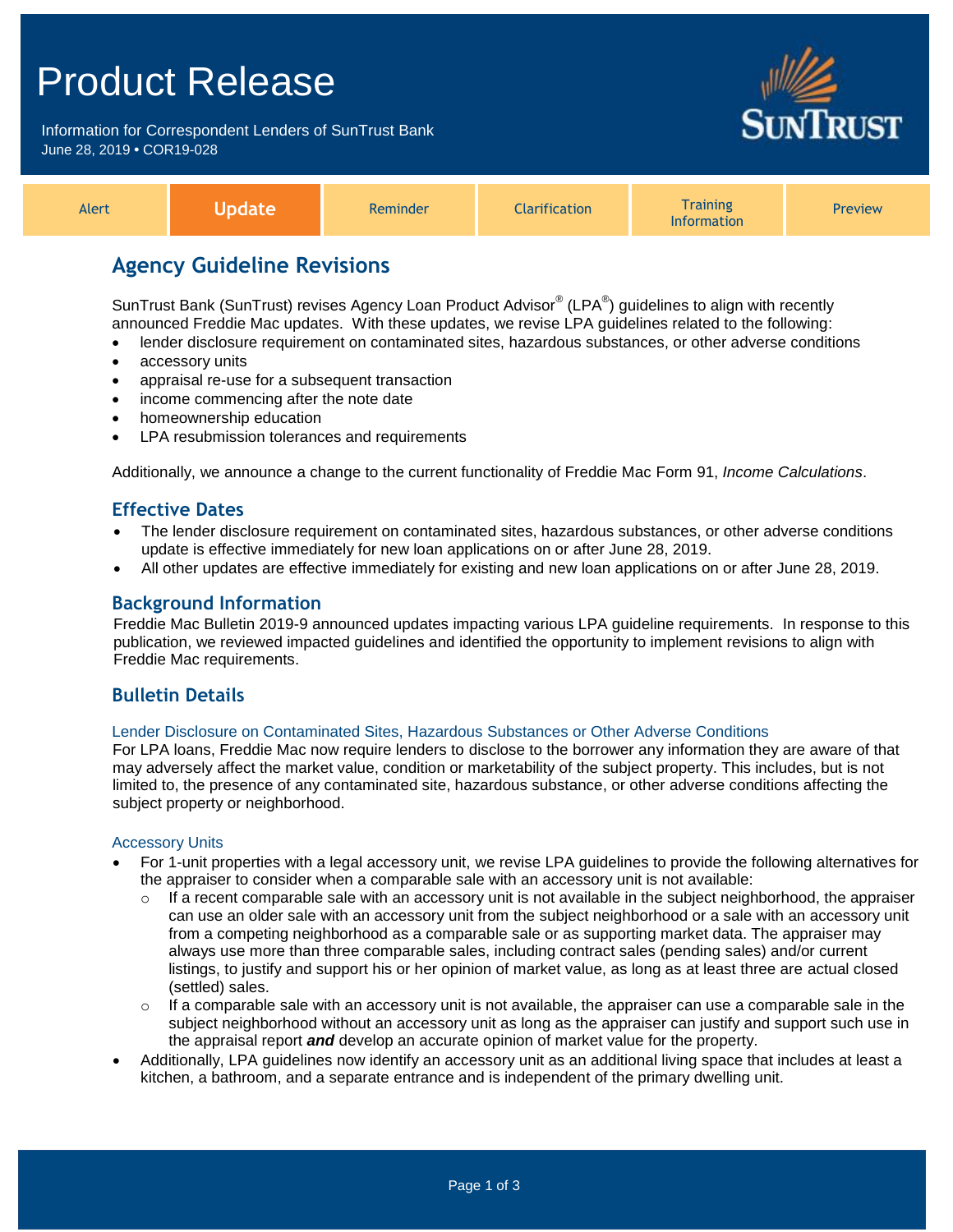# Product Release

Information for Correspondent Lenders of SunTrust Bank June 28, 2019 **•** COR19-028



## **Bulletin Details, continued**

#### Appraisal Re-Use for a Subsequent Transaction

Previously, Freddie Mac required an appraisal update for a subsequent transaction, regardless of the time that had passed since the effective date of the original appraisal. For LPA loans, we revise this requirement to state that an appraisal update is not required unless the effective date of the appraisal is more than 120 days prior to the new note date for the subsequent "no cash-out" refinance.

#### Income Commencing After the Note Date

We revise LPA income commencing after the note date "Option #1" requirements to include a worksheet to assist with the calculation of the amount of additional funds required.

**Reminder**: SunTrust does not offer Freddie Mac's "Option #2" requirements for income commencing after the note date *(where Freddie Mac indicates the commencement of income from new primary employment must be before the delivery date and where Freddie Mac also permits cash-out refinance, 2-4 unit primary residence, second home, and 1-4 unit investment property transactions)*. This is an existing overlay that remains.

#### Homeownership Education

We update LPA homeownership education requirements to specify that homeownership education programs "provided by" *rather than* "developed by" mortgage insurance companies, HUD-approved counseling agencies, Housing Finance Agencies, or Community Development Financial Institutions are acceptable.

#### LPA Resubmission Tolerances and Requirements

We revise certain LPA resubmission tolerances related to the debt-to-income (DTI) ratio and loan amount (on a refinance transaction). LPA resubmission is now required:

- any time the new DTI ratio exceeds 45%
- if the loan amount has decreased on a refinance transaction and the lender has accepted an appraisal waiver offer *(to ensure there is no change in the appraisal waiver eligibility)*

Additionally, we provide overlay relief and remove the Special Feature Code (SFC) 912 requirement for loans resubmitted to LPA after the note date.

#### Freddie Mac Form 91 Functionality

Freddie Mac is currently reviewing the functionality of their [Form](http://www.freddiemac.com/singlefamily/forms/sell/pdf/91.pdf) 91, *Income Calculations* and has temporarily removed the automatic calculations from all subtotal fields within the form; no content changes were made. If this form is used, you must now complete the calculations manually. We will notify you in a future communication when Freddie Mac adds this enhanced functionality back to this form.

**Reminder**: For LPA loans, lenders must analyze the tax returns and document the calculation of the borrower's self-employed income on [Form](http://www.freddiemac.com/singlefamily/forms/sell/pdf/91.pdf) 91, *Income Calculations*, *or* a similar alternative form.

#### Before and After Matrices

- [Click here](http://www.truistsellerguide.com/manual/cor/products/Cr19-028BA-New.pdf) to see the before and after matrix for a detailed overview of the lender disclosure requirement on contaminated sites, hazardous substances, or other adverse conditions update.
- [Click here](http://www.truistsellerguide.com/manual/cor/products/Cr19-028BA-NewandExist.pdf) to see the before and after matrix for a detailed overview of all other LPA updates.

#### Revised Materials

Click [Automated Underwriting,](https://www.truistsellerguide.com/Manual/cor/general/1.04AUS.pdf) [Appraisal Guidelines,](https://www.truistsellerguide.com/Manual/cor/general/1.07Appraisals.pdf) and [Agency Loan Programs](https://www.truistsellerguide.com/manual/cor/products/CAgency.pdf) to review the revised product materials.